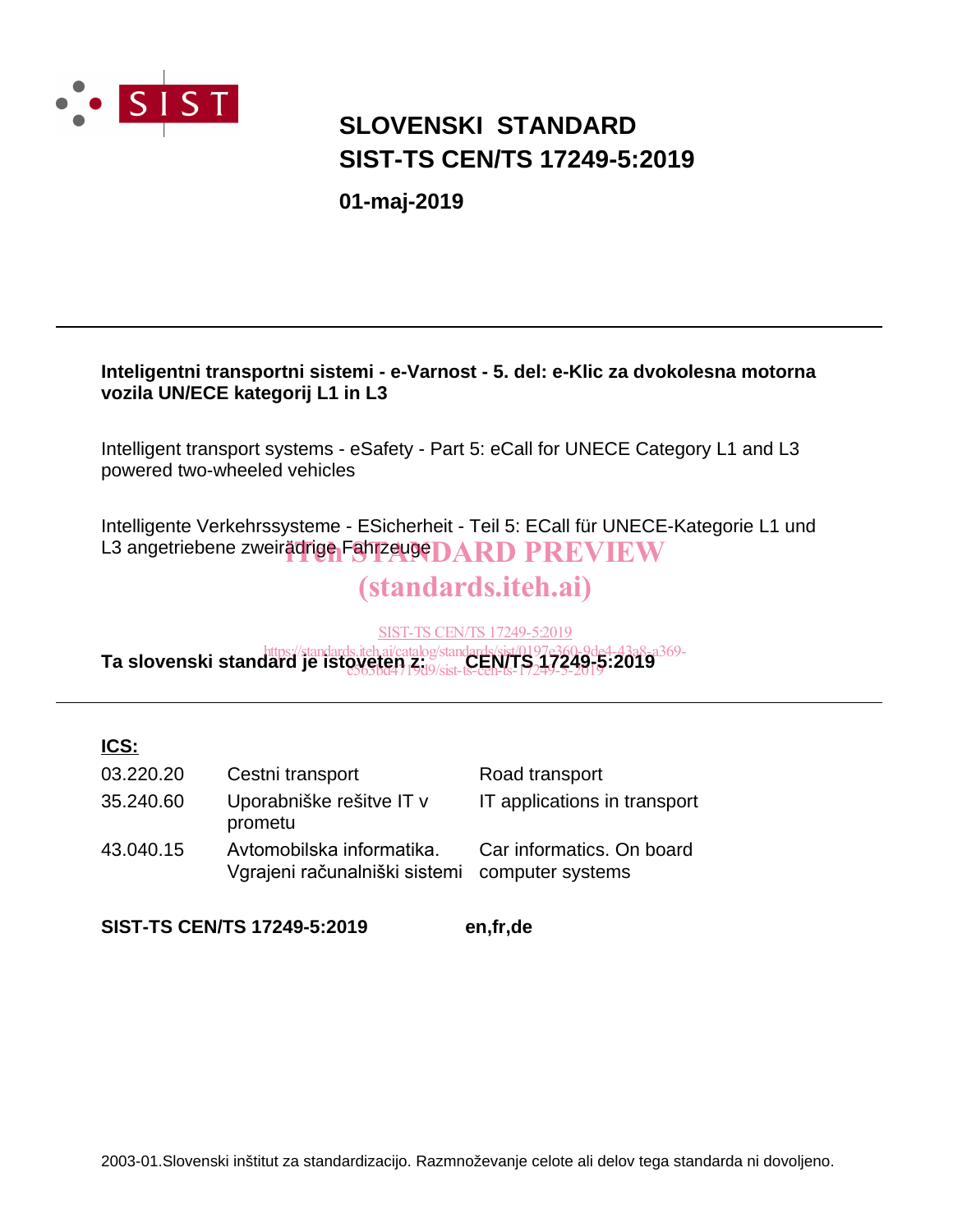# iTeh STANDARD PREVIEW (standards.iteh.ai)

SIST-TS CEN/TS 17249-5:2019 https://standards.iteh.ai/catalog/standards/sist/0197e360-9de4-43a8-a369 c563bd4719d9/sist-ts-cen-ts-17249-5-2019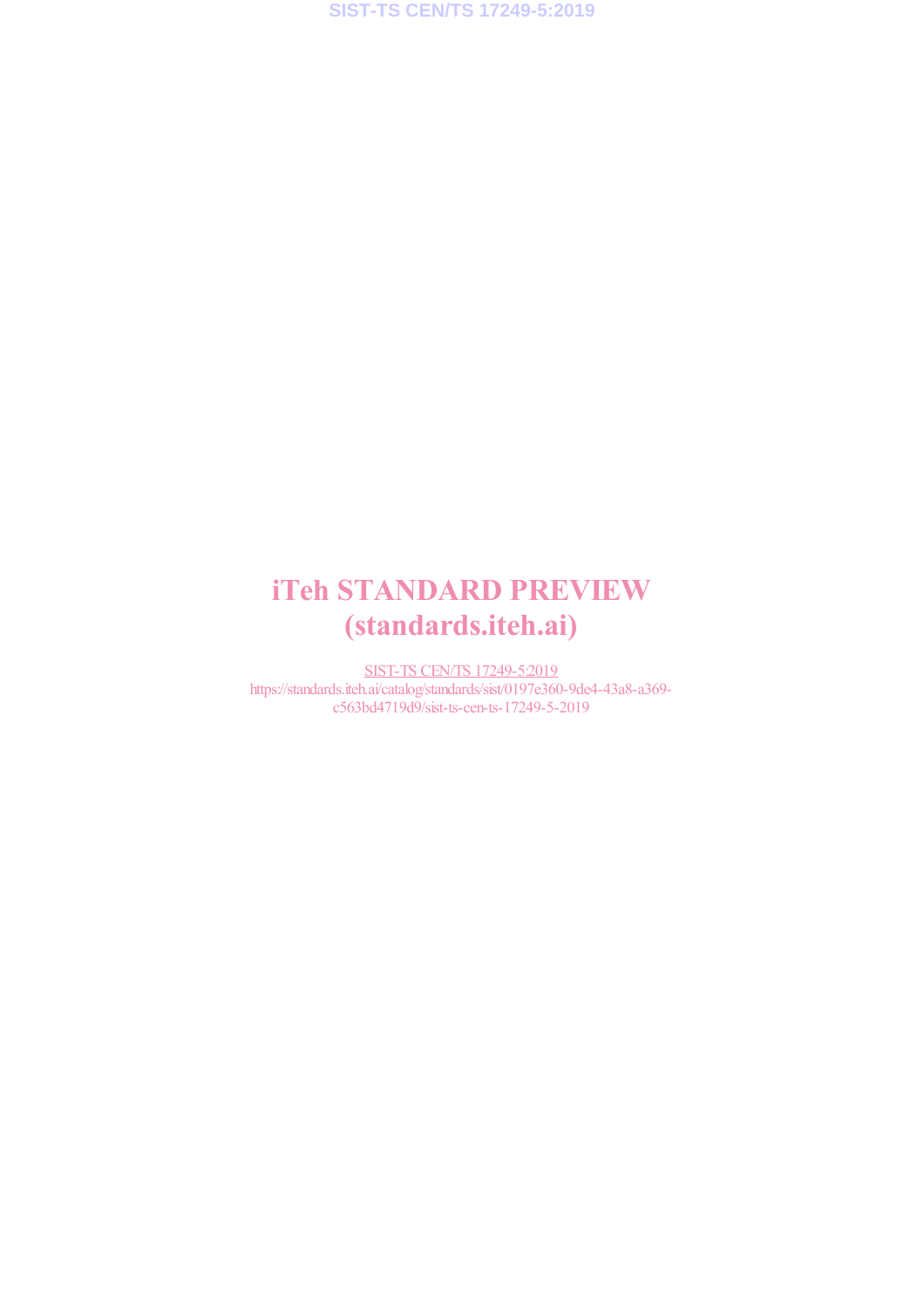#### **SIST-TS CEN/TS 17249-5:2019**

# TECHNICAL SPECIFICATION SPÉCIFICATION TECHNIQUE TECHNISCHE SPEZIFIKATION

# **CEN/TS 17249-5**

March 2019

ICS 35.240.60

English Version

# Intelligent transport systems - eSafety - Part 5: eCall for UNECE Category L1 and L3 powered two-wheeled vehicles

 Intelligente Verkehrssysteme - eSicherheit - Teil 5: eCall für UNECE-Kategorie L1 und L3 angetriebene zweirädrige Fahrzeuge

This Technical Specification (CEN/TS) was approved by CEN on 7 January 2019 for provisional application.

The period of validity of this CEN/TS is limited initially to three years. After two years the members of CEN will be requested to submit their comments, particularly on the question whether the CEN/TS can be converted into a European Standard.

CEN members are required to announce the existence of this CEN/TS in the same way as for an EN and to make the CEN/TS available promptly at national level in an appropriate form. It is permissible to keep conflicting national standards in force (in parallel to the CEN/TS) until the final decision about the possible conversion of the CEN/TS into an EN is reached.

CEN members are the national standards bodies of Austria, Belgium, Bulgaria, Croatia, Cyprus, Czech Republic, Denmark, Estonia, CEN members are the national standards bodies of Austria, Belgium, Bulgaria, Croatia, Cyprus, Czech Republic, Denmark, Esto<br>Finland, Former Yugoslav Republic of Ma**cedonia, France, Germany, Greece,** Hungary, Iceland, Irela Luxembourg, Malta, Netherlands, Norway, Poland, Portugal, Romania, Serbia, Slovakia, Slovenia, Spain, Sweden, Switzerland, Turkey and United Kingdom.

SIST-TS CEN/TS 17249-5:2019 https://standards.iteh.ai/catalog/standards/sist/0197e360-9de4-43a8-a369 c563bd4719d9/sist-ts-cen-ts-17249-5-2019



EUROPEAN COMMITTEE FOR STANDARDIZATION COMITÉ EUROPÉEN DE NORMALISATION EUROPÄISCHES KOMITEE FÜR NORMUNG

**CEN-CENELEC Management Centre: Rue de la Science 23, B-1040 Brussels** 

Ref. No. CEN/TS 17249-5:2019 E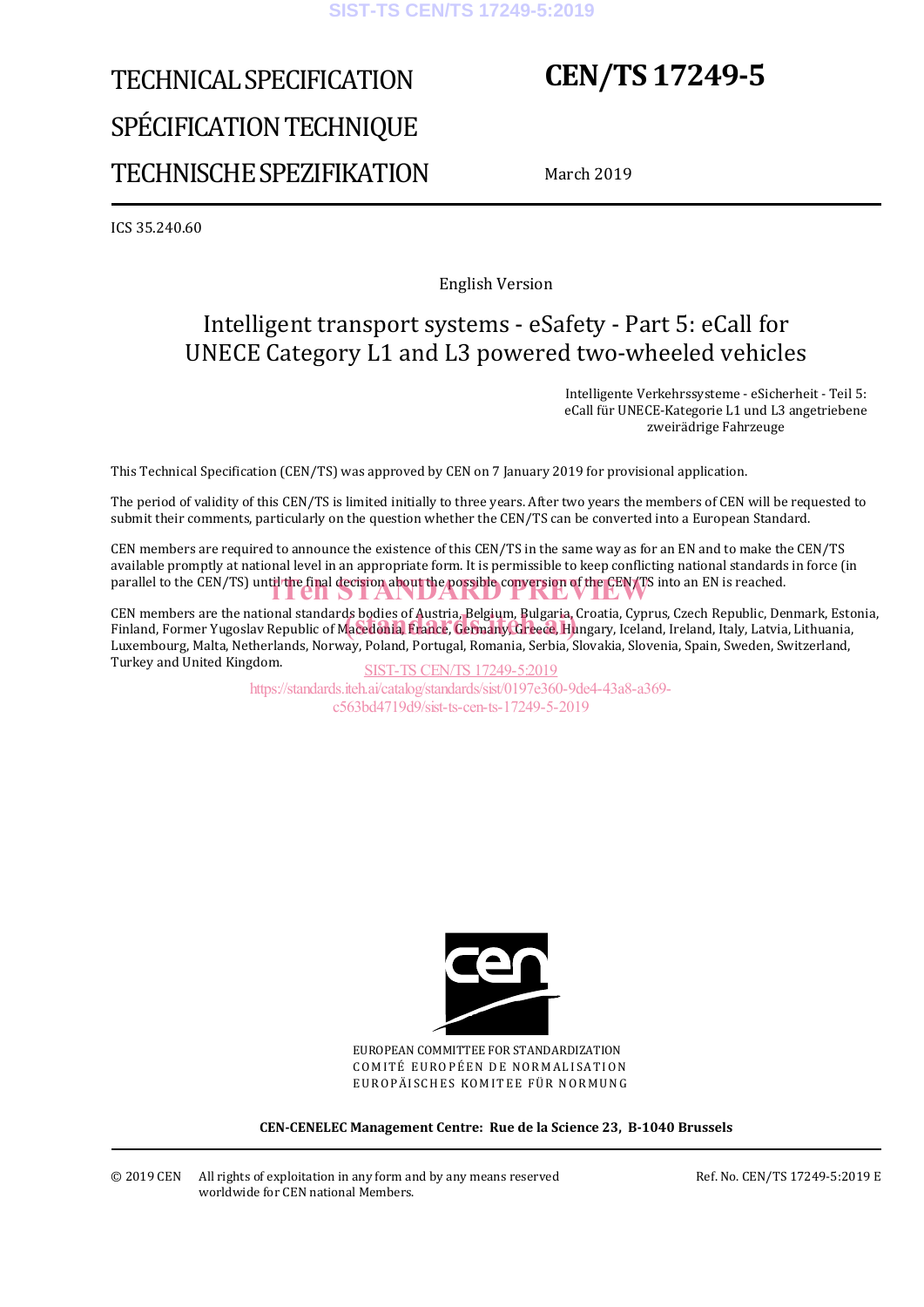### **SIST-TS CEN/TS 17249-5:2019**

# CEN/TS 17249-5:2019 (E)

# **Contents**

| 1                                                                                    |                                                                                  |  |  |  |
|--------------------------------------------------------------------------------------|----------------------------------------------------------------------------------|--|--|--|
| $\mathbf{2}$                                                                         |                                                                                  |  |  |  |
| 3                                                                                    |                                                                                  |  |  |  |
| $\overline{\mathbf{4}}$                                                              |                                                                                  |  |  |  |
| 5                                                                                    |                                                                                  |  |  |  |
| 6<br>6.1<br>6.2                                                                      | 112-European eCall for powered two wheel vehicles (vehicle centred)  10          |  |  |  |
| 7                                                                                    |                                                                                  |  |  |  |
| 7.1<br>7.2                                                                           |                                                                                  |  |  |  |
| 7.2.1                                                                                |                                                                                  |  |  |  |
| 7.2.2                                                                                |                                                                                  |  |  |  |
| 7.2.3<br>7.2.4                                                                       | Uni-directional audio (microphone) connection from the vehicle to the PSAP 11    |  |  |  |
| 7.3                                                                                  |                                                                                  |  |  |  |
| 7.4                                                                                  |                                                                                  |  |  |  |
| 7.4.1                                                                                |                                                                                  |  |  |  |
| 7.4.2                                                                                |                                                                                  |  |  |  |
| 7.4.3                                                                                |                                                                                  |  |  |  |
| 8                                                                                    | Specific vehicle type requirements for 112-eCall for P2WV - General Requirements |  |  |  |
| Annex A (normative) ASN.1 definition of OAD for Powered Two Wheel Vehicles 16        |                                                                                  |  |  |  |
| A.1                                                                                  |                                                                                  |  |  |  |
| A.2                                                                                  |                                                                                  |  |  |  |
| A.3                                                                                  |                                                                                  |  |  |  |
| A.4                                                                                  |                                                                                  |  |  |  |
| Annex B (informative) ASN.1 definition of complete MSD message for Powered Two Wheel |                                                                                  |  |  |  |
| B.1                                                                                  |                                                                                  |  |  |  |
| B.2                                                                                  |                                                                                  |  |  |  |
| B.3                                                                                  |                                                                                  |  |  |  |
|                                                                                      |                                                                                  |  |  |  |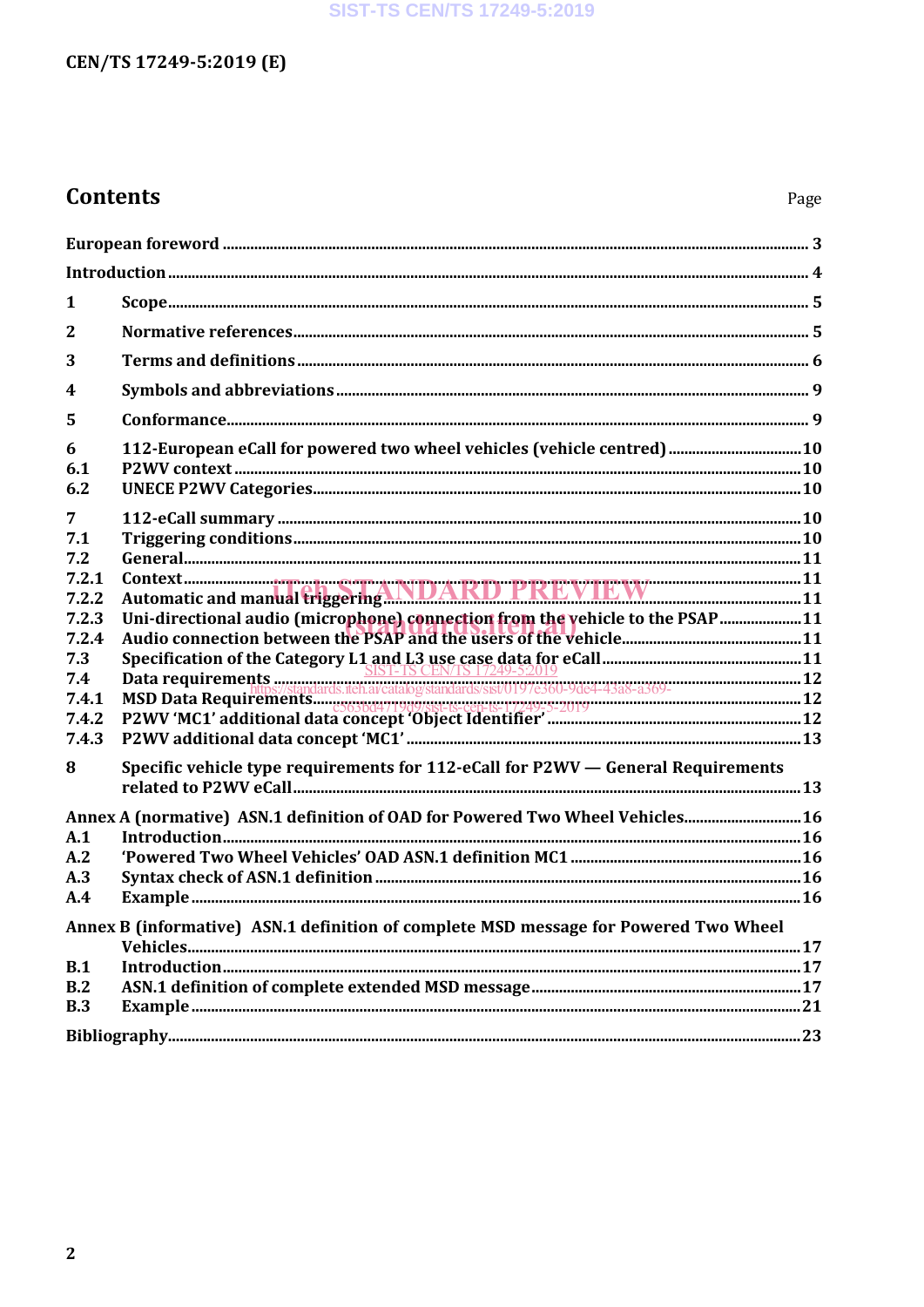# **European foreword**

This document (CEN/TS 17249-5:2019) has been prepared by Technical Committee CEN/TC 278 "Intelligent transport systems", the secretariat of which is held by NEN.

Attention is drawn to the possibility that some of the elements of this document may be the subject of patent rights. CEN shall not be held responsible for identifying any or all such patent rights.

NOTE This document is complementary to EN 16072 and EN 15722 and presents adaptation requirements for the provision of eCall for powered two wheel vehicles.

According to the CEN/CENELEC Internal Regulations, the national standards organisations of the following countries are bound to announce this Technical Specification: Austria, Belgium, Bulgaria, Croatia, Cyprus, Czech Republic, Denmark, Estonia, Finland, Former Yugoslav Republic of Macedonia, France, Germany, Greece, Hungary, Iceland, Ireland, Italy, Latvia, Lithuania, Luxembourg, Malta, Netherlands, Norway, Poland, Portugal, Romania, Serbia, Slovakia, Slovenia, Spain, Sweden, Switzerland, Turkey and the United Kingdom.

# iTeh STANDARD PREVIEW (standards.iteh.ai)

SIST-TS CEN/TS 17249-5:2019 https://standards.iteh.ai/catalog/standards/sist/0197e360-9de4-43a8-a369 c563bd4719d9/sist-ts-cen-ts-17249-5-2019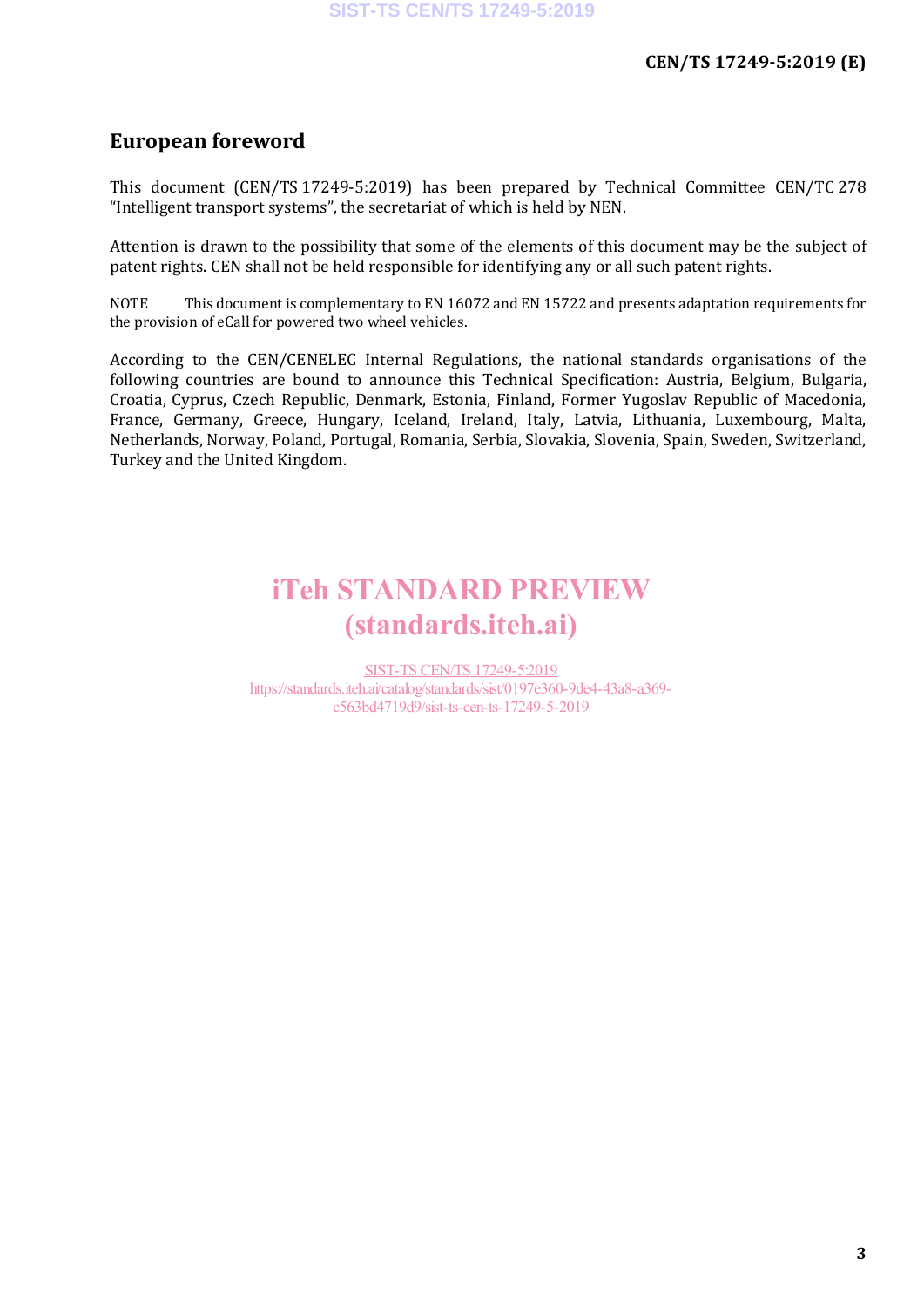# **Introduction**

In accordance with European Regulation, from 31st March 2018, all new model Category M1/N1 vehicles will be, as a result of European Regulation, from 2018, equipped with 112-eCall (3.2). Other model Category M1/N1 vehicles may be voluntarily equipped with 112-eCall (3.2).

The eCall Regulation at the time of developing this deliverable covers only M1 and N1 Category vehicles (cars and vans). The European Commission's "ICT Rolling Plan" (2017) states the objective "Action 1 Develop technical specification/standards for the implementation of eCall in vehicles of categories other than M1 and N1 and for other user types, taking into account requirements included within type approval regulation as well as ongoing activities in this area (pilots, CEF,…)." And it goes on to explain "… for the extension to other vehicles types and services, such as Heavy Duty Vehicles, Power two wheel vehicles or Hazardous Goods tracking, and other classes of vulnerable road users".

#### See CEN/TR 17249-1.

Powered two wheel vehicle (vehicle mounted) 112-eCall (3.2), using OEM systems included during the manufacture of the vehicle, present challenges to the eCall paradigm, in that in an accident, the rider is likely to be separated from the vehicle, usually by a considerable distance. eCall equipment mounted on P2WVs is also subjected to far harsher environmental exposure than its in-car counterparts, and providing equipment, such as speakers, that will last and reliably operate for the lifetime of the vehicle, presents a significant problem. This document takes these issues into account as a variation of the requirements specified for Category M1 and N1 vehicles by providing equipment to enable assistance responders to hear background sounds, but does not provide the requirement for two-way voice dialogue responders to hear background sounds, but does not provide the requirement for two-way voice dialogue<br>in all models, although this may be possible for some vehicle model designs. Other features that characterize eCall are maintained. An optional additional data element that enables the PSAP to identify characterize eCall are maintained. An optional additional data element<br>where voice communications are possible or not, is added.

This document defines the additional high level service requirements for the provision of eCall to powered two wheel veh<u>icles/ofnUNECE Category L.laand. L31 (vehicle mounted)</u>. As with the existing provisions for eCall for Category M15/N11 webicles, and other 4 specifications in this series, these are specified within the paradigm of being OEM fit equipment supplied with new vehicles.

NOTE The provision of eCall for aftermarket vehicles will be the subject of other work, and in respect of the operational requirements for any such aftermarket solutions for vehicles, will use the specifications of this document as a principle reference point.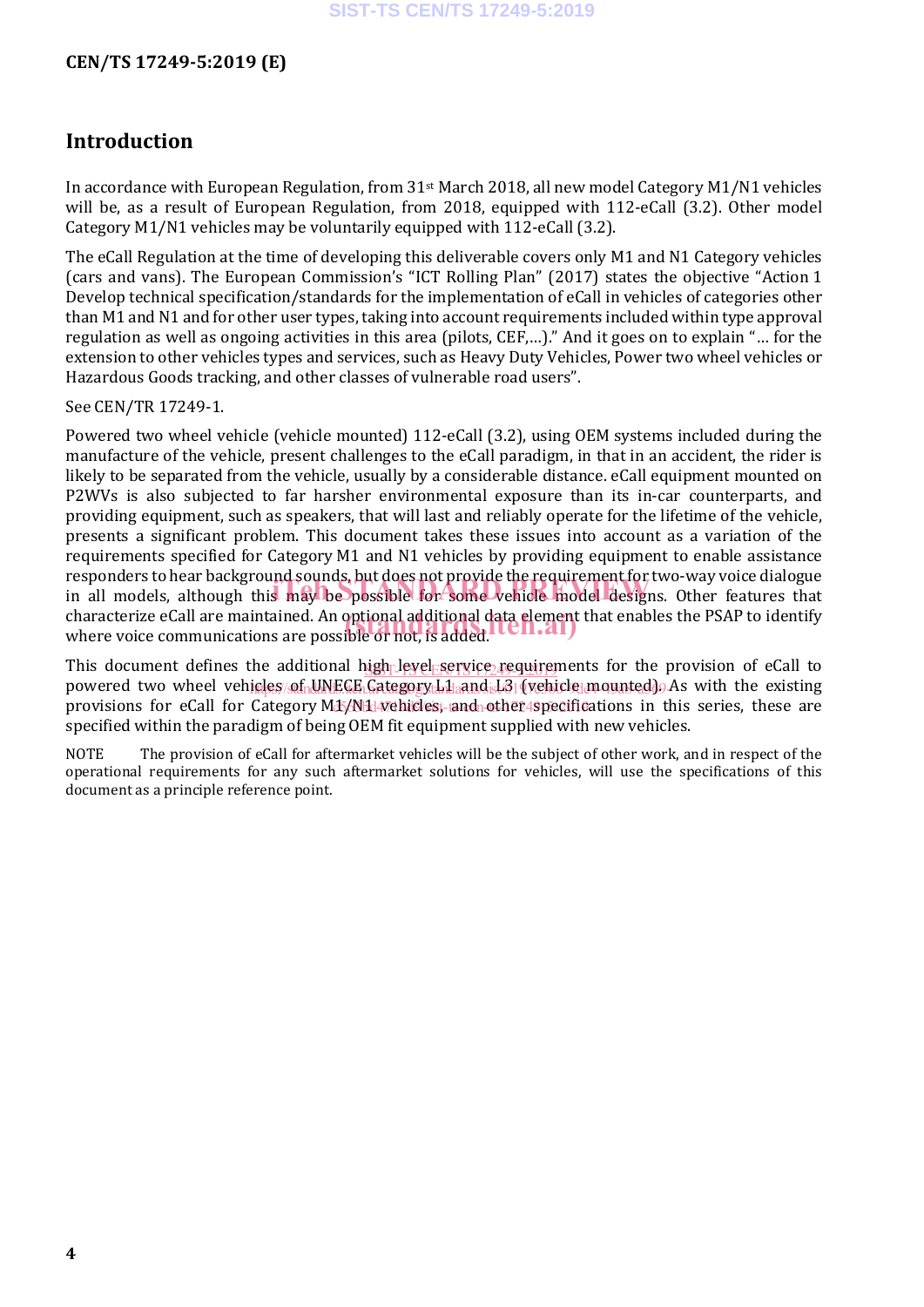# **1 Scope**

In respect of 112-eCall (operating requirements defined in EN 16072), this document defines adaptations to eCall specifications defined in EN 16072 and other related documents to enable the provision of eCall for powered two wheel vehicles (vehicle centred).

As with the existing provisions for eCall for Category M1/N1 vehicles, these are specified within the paradigm of being OEM fit equipment supplied with new vehicles.

For the purposes of the present document, the P2WV 'L' categories, as defined in Directive 2002/24/EC, Regulation (EU) No 168/2013, UNECE and as referenced/specified in EN 15722 apply.

This document includes only the requirements for Category L1 and L3 powered two wheel vehicles (vehicle based) with the exception of L1e-A (powered cycle), although CEN/TS 17249-6 may reference other 'L' subcategories to use this document. (It will be noted that the categories L1 to L7 include 2, 3 and 4 wheel types e.g. motorcycles, tricycles and quadricycles.)

NOTE 1 Other Technical Specifications may be prepared for other UNECE category 'L' variants.

NOTE 2 The provision of eCall for vehicles via the aftermarket (post sale and registration) will be the subject of other work, and in respect of the operational requirements for any such aftermarket solutions for powered two wheel vehicles (vehicle centred), will use the specifications of this document as a principle reference point.

NOTE 3 The 112-eCall paradigm involves a direct call from the vehicle to the most appropriate PSAP. (Third party service provision by comparison, involves the support of an intermediary third party service provider before the call is forwarded to the PSAP.) The specifications herein relate only to the provision of 112-eCall or IMS-112 the call is forwarded to the PSAP.) The specifications herein relate only to the provisio<br>eCall (3.10), and do not provide specifications for third party service provision of eCall.

NOTE 4 Some of the elements of this document will require further in depth analysis before they can be implemented in a European Standard. These elements are included in this document however to document the current state of development of a European Standard The current state of development on these elements justifies their inclusion in th**ispdocument**s.i<del>butaifurther/sassessment) land3andysis 4might (re</del>quire an amendment before implementation into a European St<del>andard. (This is a normal evolution fro</del>m a Technical Specification to a European Standard.)

# **2 Normative references**

The following documents are referred to in the text in such a way that some or all of their content constitutes requirements of this document. For dated references, only the edition cited applies. For undated references, the latest edition of the referenced document (including any amendments) applies.

EN 15722:2015, *Intelligent transport systems — ESafety — ECall minimum set of data*

EN 16062, *Intelligent transport systems — ESafety — eCall high level application requirements (HLAP) using GSM/UMTS circuit switched networks*

EN 16072:2015, *Intelligent transport systems — ESafety — Pan-European eCall operating requirements*

EN 16454, *Intelligent transport systems — ESafety — ECall end to end conformance testing*

CEN/TS 17184, *Intelligent transport systems — eSafety — eCall High level application Protocols (HLAP) using IMS packet switched networks*

CEN/TS 17240, *Intelligent transport systems — ESafety — ECall end to end conformance testing for IMS packet switched based systems*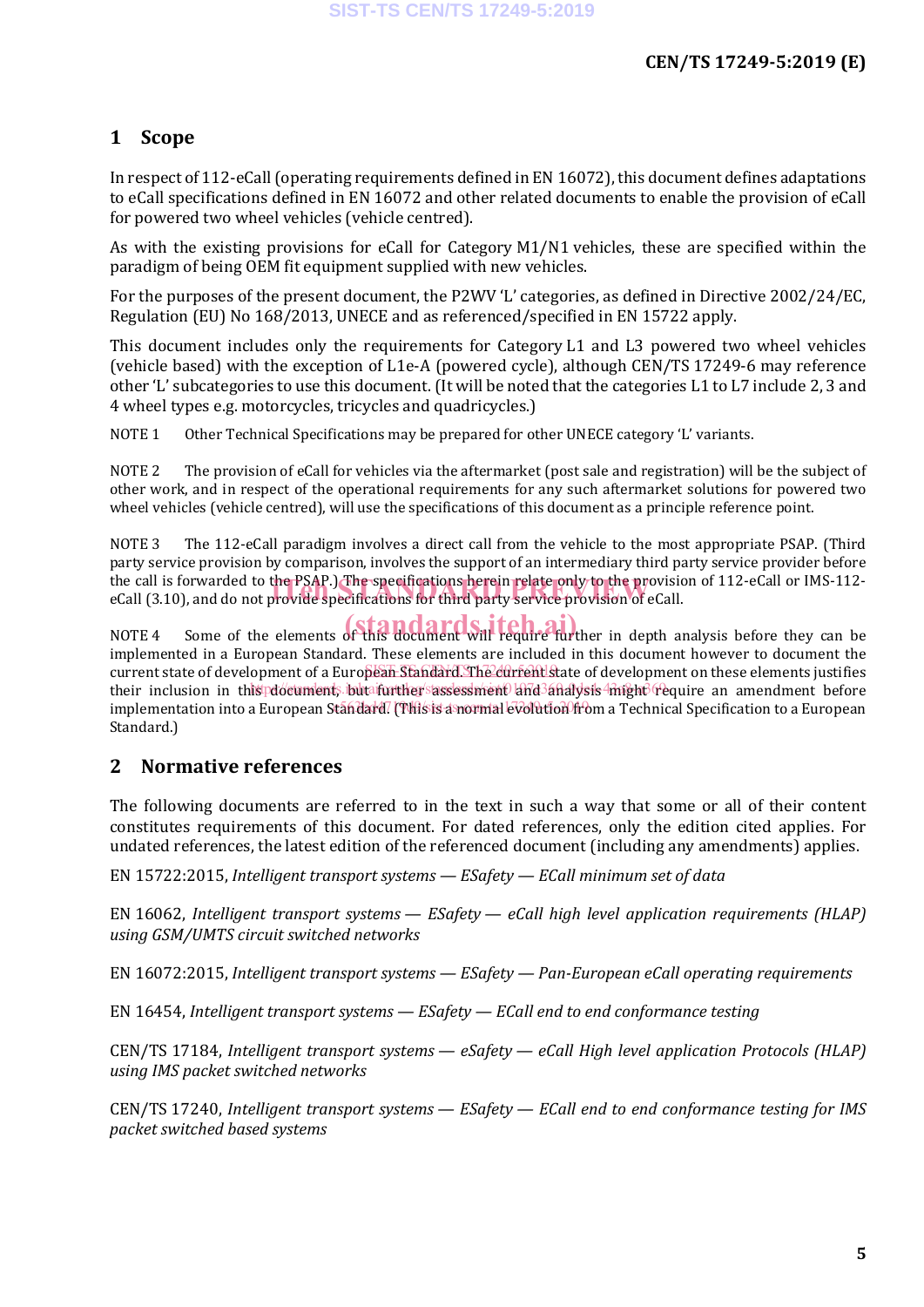CEN/TR 17249-1, *Intelligent transport systems — eSafety — Part 1: Extending eCall to other categories of vehicle*

### **3 Terms and definitions**

For the purposes of this document, the terms and definitions given in EN 15722:2015 and the following apply.

ISO and IEC maintain terminological databases for use in standardization at the following addresses:

- IEC Electropedia: available at http://www.electropedia.org/
- ISO Online browsing platform: available at http://www.iso.org/obp

#### **3.1**

#### **112**

single European emergency call number supporting Teleservice 12

[SOURCE: ETSI/TS 122 003]

#### **3.2**

#### **112-eCall**

**beneficiary**

'eCall' provided by a 'Teleservice 12' mobile communication network, as defined in EN 16072 and EN 16062 or CEN/TS 17184

#### **3.3**

# iTeh STANDARD PREVIEW

# (standards.iteh.ai)

person or group that receives benefits of the service SIST-TS CEN/TS 17249-5:2019

#### **3.4**

https://standards.iteh.ai/catalog/standards/sist/0197e360-9de4-43a8-a369 c563bd4719d9/sist-ts-cen-ts-17249-5-2019

#### **data**

representations of static or dynamic objects in a formalized manner suitable for communication, interpretation, or processing by humans or by machines

Note 1 to entry: In packet switched networks, voice is carried in packets of data.

#### **3.5**

#### **data concept**

any of a group of *data* structures (i.e. object class, property, value domain, *data elements (3.6*), message, interface dialogue, association) referring to abstractions or things in the natural world that can be identified with explicit boundaries and meaning and whose properties and behaviour all follow the same rules

#### **3.6**

#### **data element**

single unit of information of interest (such as a fact, proposition, observation, etc.) about some (entity) class of interest (e.g. a person, place, process, property, concept, state, event) considered to be indivisible in a particular context

# **3.7**

#### **eCall**

emergency call which is generated either automatically via activation of in-vehicle sensors or manually by the *vehicle occupants* (or person(s) riding on a vehicle that is not fitted with an enclosed compartment and/or (a) seatbelt(s)), and which, when activated, provides notification and relevant location information to the most appropriate *'Public Safety Answering Point'*, by means of *mobile wir*eless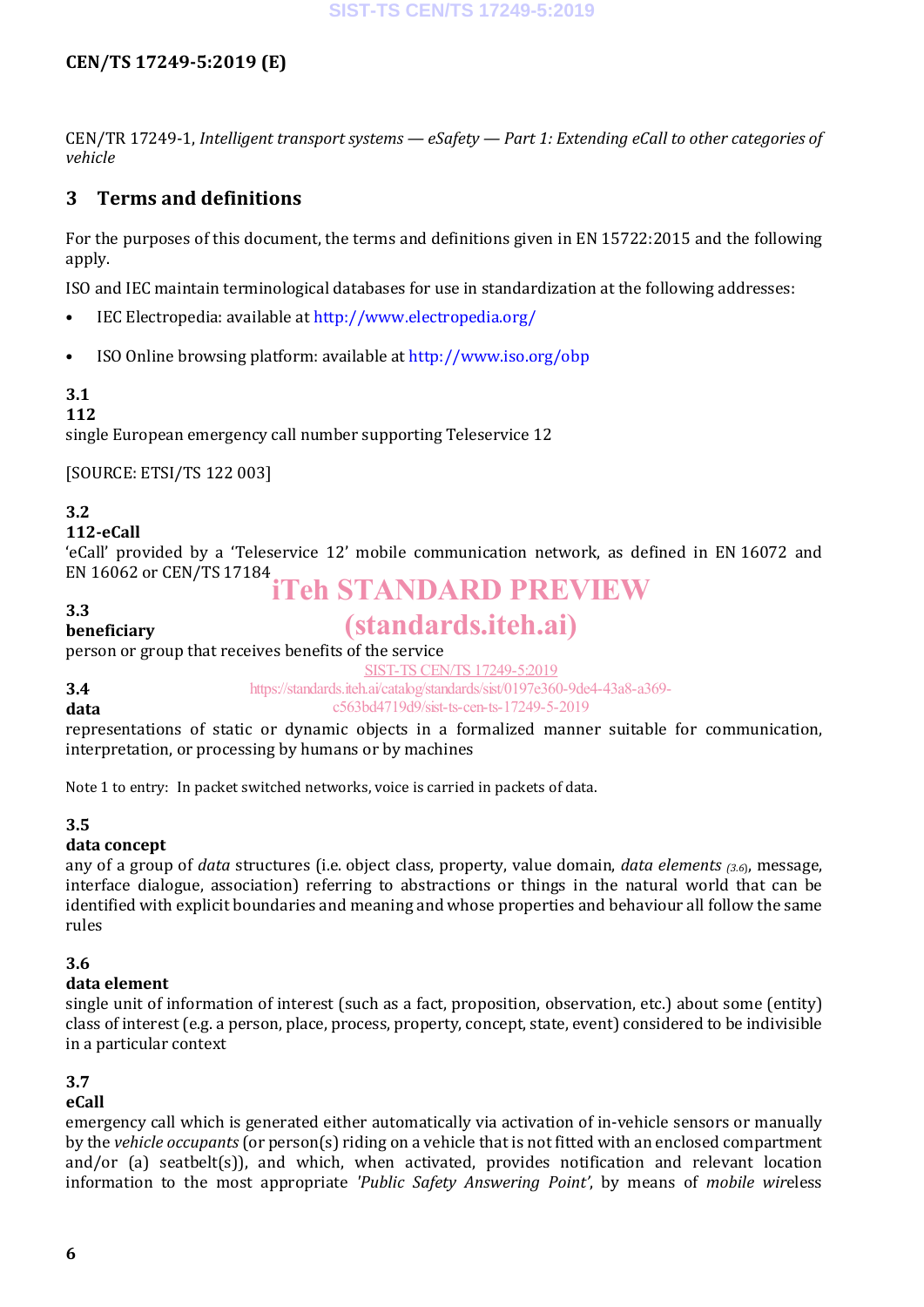communications *networks,* carries a defined standardized '*Minimum Set of Data'* [MSD] notifying that there has been an incident that requires response from the emergency services, and establishes an audio channel between the occupants of the vehicle and the most appropriate '*Public Safety Answering Point'*

#### **3.8**

### **eCall service**

end-to-end emergency service to connect occupants (riders in the case of P2WV) of an affected vehicle to the most appropriate *PSAP* via an audio link across a PLMN together with the transfer of a minimum set of *data* to the *PSAP*

#### **3.9**

#### **eCall transaction**

establishment of a mobile wireless communications session across a *public mobile communications network* and the transmission of a minimum set of *data* from a vehicle to a *Public Safety Answering Point* and the establishment of an audio channel between the vehicle and the PSAP

#### **3.10**

#### **IMS-112-eCall**

eCall via single European emergency call number using IMS in accordance with EN 16072 and CEN/TS 17184

Note 1 to entry: Using packet switched cellular wireless networks (e.g. E\_UTRAN/LTE, etc.)

#### **3.11** iTeh STANDARD PREVIEW

#### **in-vehicle equipment**

**In-venicle equipment**<br>equipment within the vehicle that provides or has access to in-vehicle data required for the minimum set of data and any other data that is to be sent as part of or complementary to the minimum set of data to effect the eCall session via a public mobile wireless communications network providing a link between the vehicle and a means a facting at hege Call revived via a public mobile wireless communications network c563bd4719d9/sist-ts-cen-ts-17249-5-2019

Note 1 to entry: 'In-vehicle equipment' refers only to 'in-vehicle equipment' for the purposes of eCall (eCall invehicle equipment), sometimes referred to as *eCall in-vehicle system* or *IVS*, and does not refer to any other in-vehicle equipment provided for purposes other than eCall; see *eCall in-vehicle system*.

[SOURCE: EN 16072:2015, 3.20 — The original definition was included into the latter Note.]

#### **3.12**

#### **in-vehicle system**

*equipment* within the vehicle that provides or has access to in-vehicle *data* required for the *minimum set of data* and any other *data* that is to be sent as part of or complementary to the *minimum set of data* to effect the *eCall transaction* via a *public mobile wireless communications network* providing a link between the vehicle and a means of triggering and enacting the *eCall service* via a *public mobile wireless communications network*

#### **3.13**

#### **minimum set of data**

content of an eCall message to the PSAP operator receiving the emergency call in the form of a standardized *data concept* comprising *data elements* containing information about the location of the incident, providing detail characterising the vehicle, and potentially sometimes also providing additional data that is deemed relevant and is essential for the performance of the *eCall service*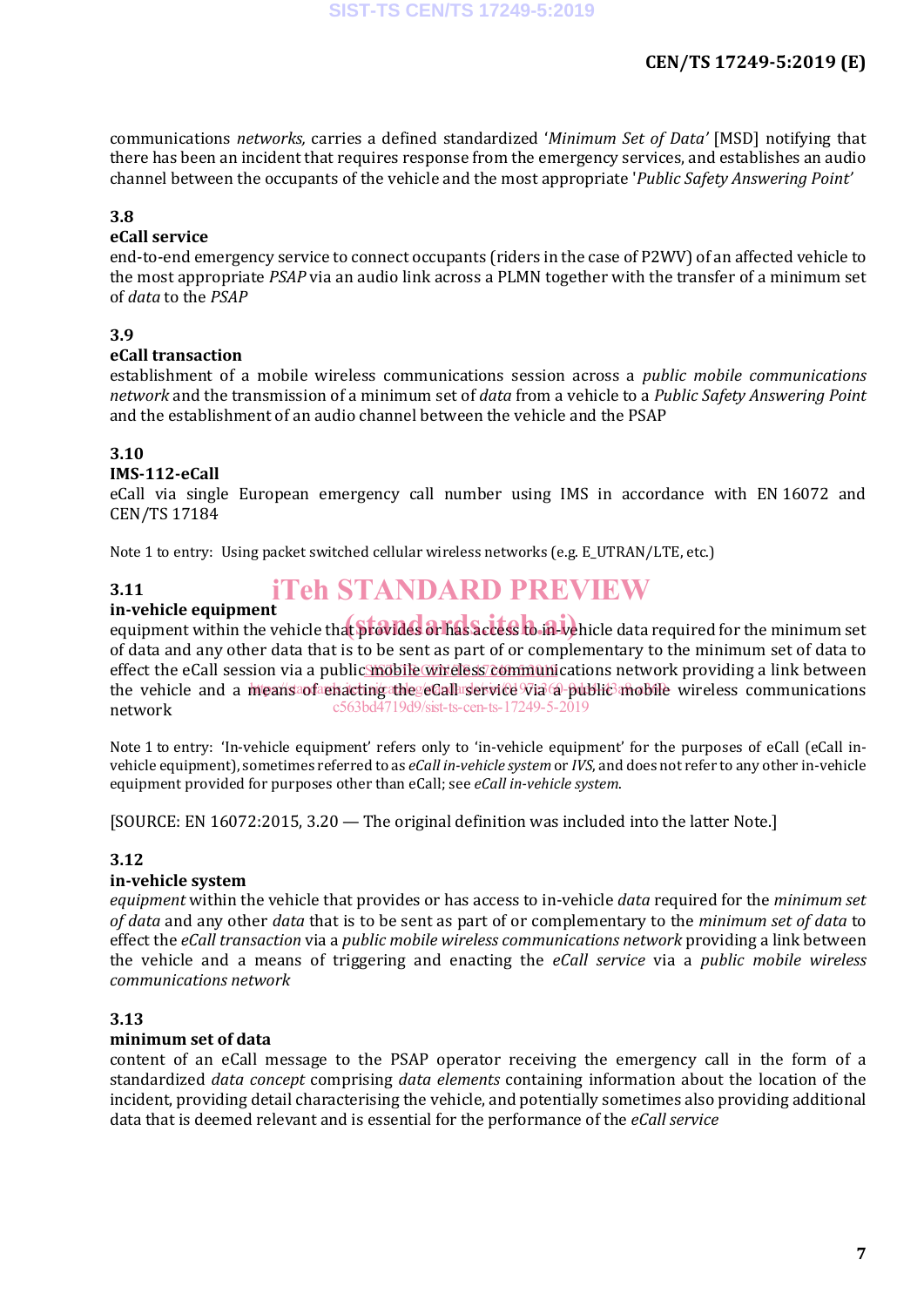#### **3.14**

#### **mobile wireless communications network**

wireless communications network with homogeneous handover between *network access points*

#### **3.15**

#### **most appropriate PSAP**

PSAP defined beforehand by responsible authorities to cover emergency calls from a certain area or for emergency calls of a certain type

Note 1 to entry: See also PSAP.

Note 2 to entry: A number of different instantiations of PSAP service are supported within this document. A PSAP can be a Public Authority or a *private service provider* operating on behalf of the responsible authorities.

#### **3.16**

#### **network access points**

beacon, antenna or similar source of signal propagation and receipt together with equipment to manage communication sessions with users operating within the operating reach of the network access point and provide connectivity for the users within the operating reach of the single access point to a wider communications network

Note 1 to entry: A network access point may, but does not need to provide homogeneous or heterogeneous handover to another network access point.

iTeh STANDARD PREVIEW

(standards.iteh.ai)

#### **3.17**

#### **optional additional data OAD**

part of the *Minimum Set of Data* which is allocated for *additional optional data* provided in a format determined in EN 15722, and which is an 'optional' additional datafield contained within and transmitted as part of the MSD SIST-TS CEN/TS 17249-5:2019 https://standards.iteh.ai/catalog/standards/sist/0197e360-9de4-43a8-a369 c563bd4719d9/sist-ts-cen-ts-17249-5-2019

Note 1 to entry: Any *additional data element(s)* should each consist of two parts: a) A relative 'object identifier' (OID) and b) the *data* content.

#### **3.18 powered two wheel vehicle P2WV**

powered two-wheel vehicles as defined within UNECE and Regulation (EU) No 168/2013 vehicle categories L1 &L3 with the exception of L1e-A (powered cycle)

#### **3.19**

#### **public mobile wireless communications network**

mobile wireless communications network with access to a public telecommunications network

#### **3.20**

#### **Public Safety Answering Point (PSAP)**

physical location working on behalf of the national authorities where emergency calls are first received under the responsibility of a public authority or a private organization recognized by the national government

Note 1 to entry: See also *most appropriate PSAP*.

Note 2 to entry: A number of different instantiations of PSAP service are supported within this document.